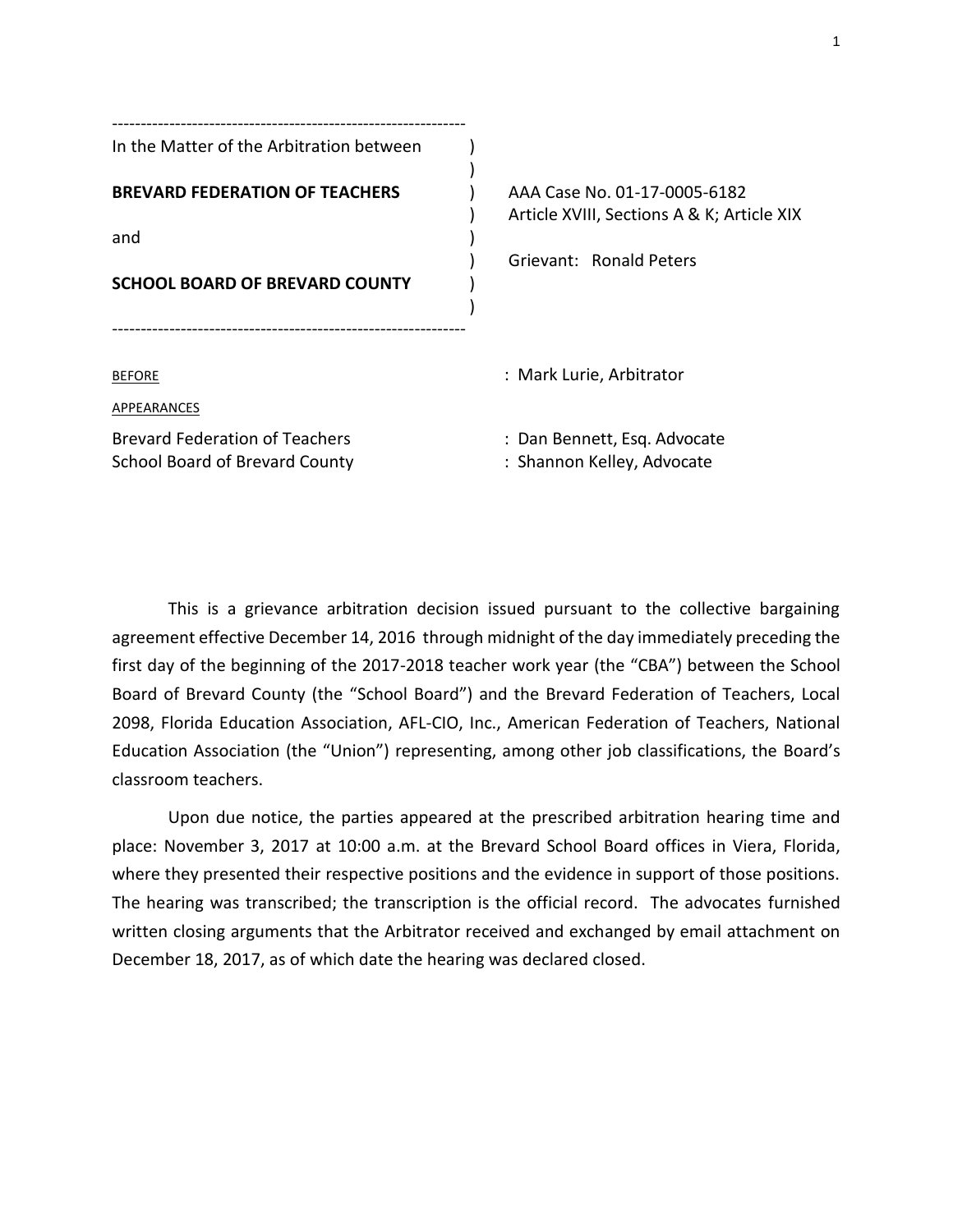## **BACKGROUND**

The Union represents the District's teachers and persons in other job classifications.<sup>1</sup> On June 8, 2017, the Board posted a job opening for the position of head coach for the Viera High School varsity girls' softball team. The duties of the coaching position will commence on January 4, 2018 and will continue for about four months (the "season"). CBA Article XVIII, DIFFERENTIATED PAY PLAN, sets the compensation for a bargaining unit member performing that function at \$3,648.00.

The job posting drew six responses, five of which were from Brevard classroom teachers and one of which was from Ms. Megan Hudson, who was not and is not a Brevard teacher. The grievant, Ronald Peters, a teacher at Viera High School, was one of the five teacher candidates who responded and was the only one of the five who had been currently teaching at Viera High School. He possessed the requisite qualifications for the position, timely submitted his application and was interviewed.

Viera High School Principal Michael Alba chose Ms. Hudson – the non-teacher candidate – for the job. Mr. Peters filed this grievance asserting that the choice of a non-teacher violated CBA Article XVIII. Article XVIII requires, *inter alia*, that

- 1. the Board "shall make an effort to find" a "teacher volunteer" for the position,<sup>2</sup>
- 2. that part of that effort must include emailing all teachers of the availability of the position,<sup>3</sup> and
- 3. that if the qualifications of candidates are judged to be equal, the "teacher applicant" from the school where the position exists will be chosen. 4

l

<sup>1</sup> ARTICLE I – RECOGNITION

*The Board hereby recognizes the Union as the sole and exclusive bargaining representative for the following Type "E", "J", (full and part-time) and "G" employees of the Board, whether under contract or on leave, and such other employees as may be hereafter prescribed by law:*

*Area Counselors, Child Find Specialists, Classroom Teachers, Coordinating Teacher Units, Exceptional Education Teachers, Exceptional Student Education, Staffing Specialists, JROTC Teachers, Guidance Counselors (elementary and secondary), Lead Teachers, Learning Director, Media Specialists, Occupational Specialists, Resource Teachers, Title I Parent Educator, Title 1 Teachers Title I Teacher Trainer* [Arbitrator's emphasis]

<sup>2</sup> ARTICLE XVIII - DIFFERENTIATED PAY PLAN

A. The Board shall make an effort to find teacher volunteers for all positions pursuant to this Article. Part of such effort shall include e-mailing all teachers. The principal shall establish minimum qualifications for differentiated pay positions within a school and shall review all applicants who meet the minimum qualifications and make his/her determination as to who should fill the position. When other factors are judged to be equal, it is the intent of the district that teacher applicant(s) from the school with the vacant position shall be chosen.

<sup>3</sup> Ibid.

<sup>4</sup> Ibid.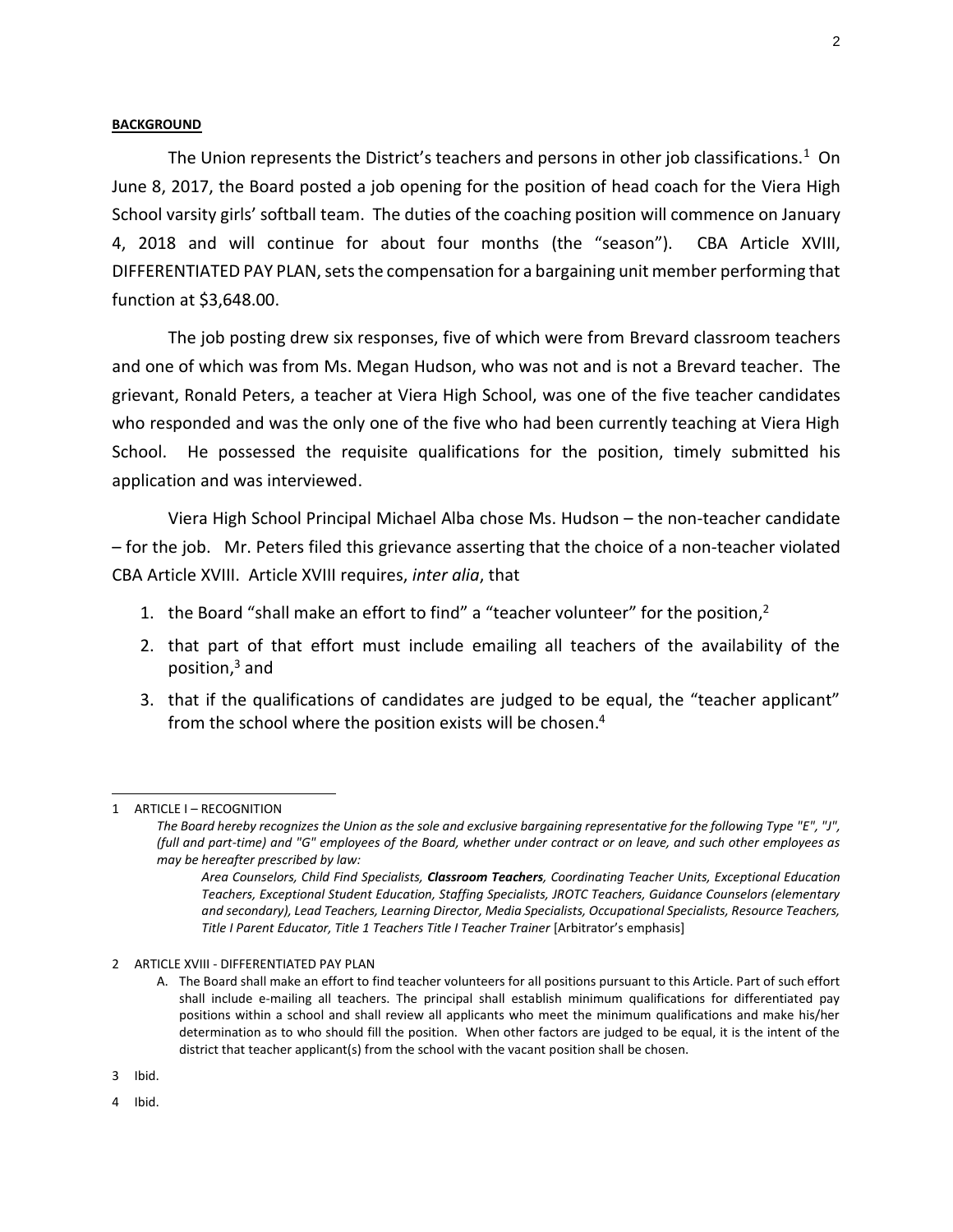There is no dispute that the District did not perform the second of the above three requirements. It did not send an email to teachers advising them of the opportunity. The Arbitrator finds that that omission did not adversely affect Mr. Peters having timely received such notice. Mr. Peters further charges that Principal Alba's failure to issue the email revealed his (Alba's) intention, from the start, to hire someone other than a Brevard teacher for the position. Quoting Mr. Peters' grievance,

*By neglecting any efforts to find teacher volunteers and making it unlikely teachers would find out about the vacant position on their own and meet a summer deadline for application, it is clear that it was never Mr. Alba's intention to fill the vacancy with a member of his staff.* [Arbitrator's emphasis]

The Arbitrator finds the premise of this accusation to be untrue and the conclusion drawn from that premise to therefore be unproven.

Mr. Peters asserts in this grievance that Article XVIII, Section A, "explicitly obligates a principal to grant a clear preference to qualified teacher volunteers" and that Principal Alba violated that obligation by having selected Ms. Hudson, who was not a "teacher volunteer." And he charges that, as the sole candidate who had been teaching at Viera High School for at least 99 days, under CBA Article XVIII, Section K, he was the sole candidtate eligible for the differentiated pay position.

CBA Article XVIII, Section K. *In order to be eligible for the differentiated pay, teachers must have taught at the site(s) for more than 99 days.*

As stated by Mr. Peters in his grievance,

*My claim is that Paragraph K proves it is the intention of the Board to fill differentiated pay positions with qualified teacher volunteers…*

and as stated by the Union in its post-hearing brief,

*Of the six candidates, Mr. Peters was the only one who currently taught at Viera High and the only one who should have enjoyed the benefits of the CBA.*

The School Board, in response, asserts that

*there is no provision whatsoever in the Agreement that required the School Board to select a teacher for the varsity softball coach position.<sup>5</sup>*

 $\overline{a}$ 5 Quoting the School Board's post-hearing brief.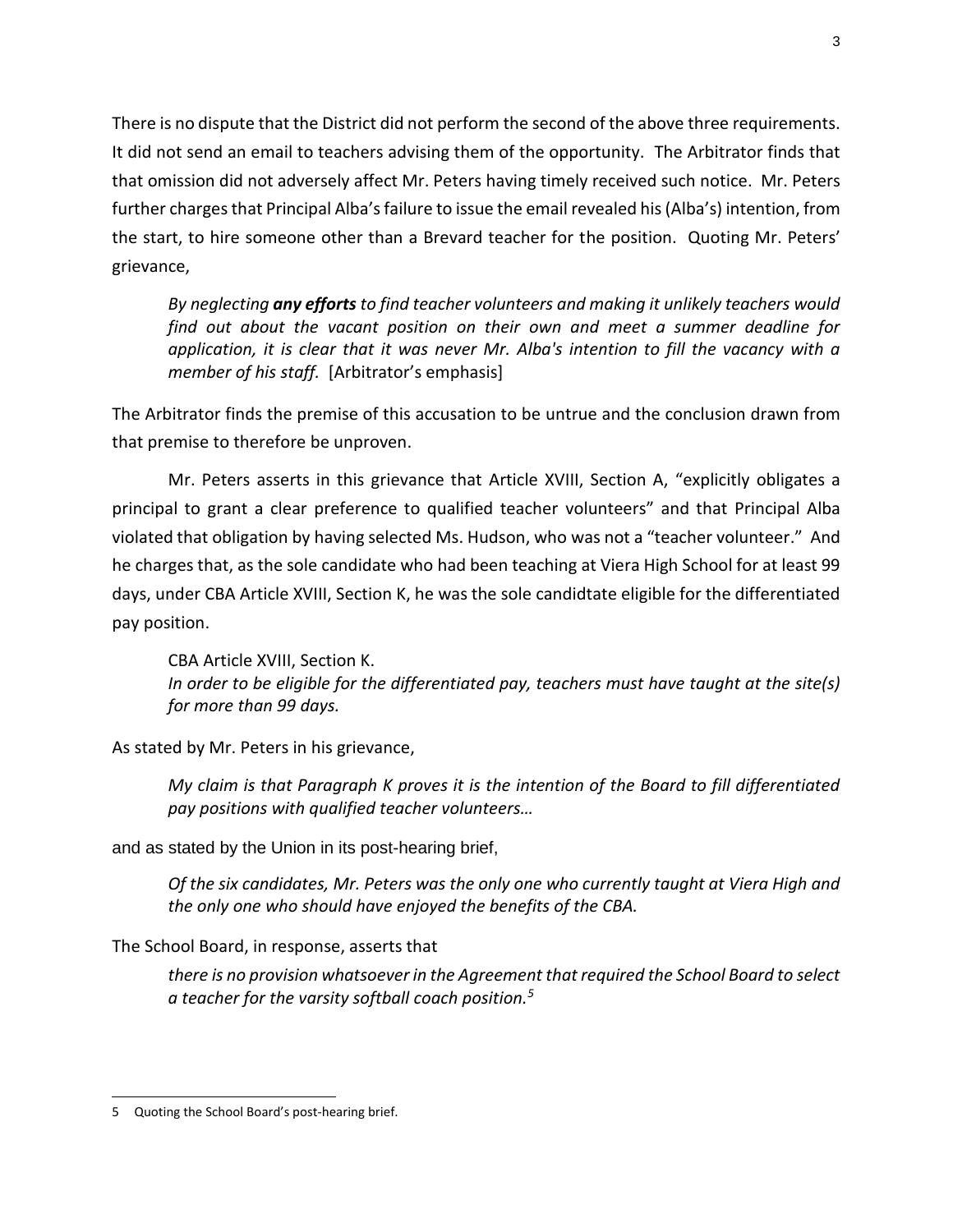Mr. Peters also contests Principal Alba's conclusion that Ms. Hudson is more qualified than he, and charges that she was selected for reasons that constituted age and/or sex discrimination, in contravention of CBA Article XIX.

# **ISSUE**

Did the District violate CBA Articles XVIII, Sections A or K or Article XIX and, if so, what should the remedy be?

## **DISCUSSION**

In Article XVIII, the Board has promised that it "shall make an effort to find teacher volunteers [for all differentiated pay positions]." The phrase *shall make an effort to find* is arguably unclear as to whether it means (1) an obligation to merely "find" a qualified teacher candidate or (2) an obligation to "find" that candidate and, if found, to then "hire" him or her. The Arbitrator observes that the ambiguity is resolved when the sentence is parsed:

Without the words *make an effort to*, the sentence reads – *The Board shall find teacher*  volunteers for all positions pursuant to this Article. The sentence thus denotes the Board's obligation to award such positions to volunteer teachers.

The words – *shall make an effort* – recognize that the Board may be unable to find such volunteers for all positions, and so reduces the Board's obligation from "finding" to "making an effort to find." Nonetheless, once the effort succeeds – once a teacher volunteer meeting the minimum qualifications for a differentiated pay position is found – then the *make an effort* condition falls away, and the District is required to fill the position with that teacher. It is only if and when the Board has made an effort and has failed to find minimally qualified teacher volunteers that, under Article XVIII, it can open the differentiated pay positions to non-teachers.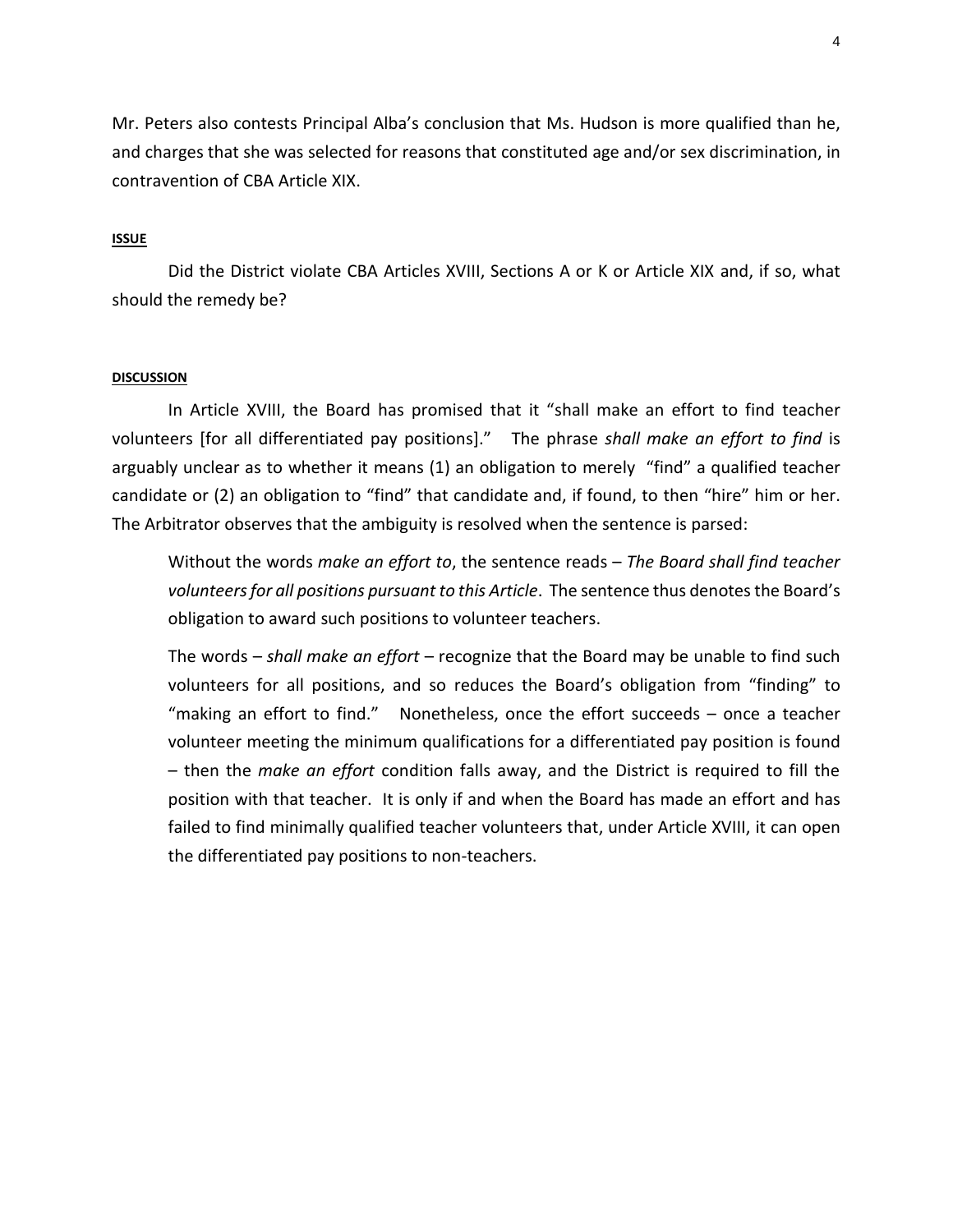As noted, the Union asserts the violation of two other contractual provisions.<sup>6</sup>

 Article XVIII, Section K requires that "to be eligible for the differentiated pay"… the teacher must have been a *situs teacher* for more than 99 days. The Union asserts that, under this Article, any person who had not been a *situs teacher* at Viera High School for at least that duration (and, of the six candidates, only Mr. Peters was) was ineligible to be a candidate for the Viera High coaching position. It asserts that Mr. Peters' unique experience – his knowledge of the Viera High School team players, his previous handling of the team's finances and his relationship with local sponsors – made him more qualified than the other five candidates.

The Board replies that Article XVIII, Section K applies to only the differentiated pay given for teaching in challenging school settings; i.e., those settings described in Sections I and J of Article XVIII.<sup>7</sup>

6 Other bases for violations are potentially arguable.

 $\overline{a}$ 

- $\circ$  It can be argued that the Board did "make an effort" to find a teacher volunteer but that the "make an effort" requirement, if satisfied, did not preclude consideration of non-teacher volunteers.
- o It can be argued that, even though the Board failed to issue the email notice required by Article XVIII, Mr. Peters was not prejudiced by that contractual violation because he received sufficiently timely notice of the posting to file his application. And, even if he had received the requisite email, he would not have been awarded the position.
- o It can be argued that while Mr. Peters met the minimum standards for consideration, the CBA provides that the position would be awarded to the most qualified, with the Viera High School principal making "his/her determination as to who should fill the position."
- o It can be argued that the winning candidate being young and female and Mr. Peters being middle-aged and male, the Article XIX prohibition against age or sex discrimination was violated. There is evidence that those factors affect the thinking of some on a panel that advised the principal, but there is little evidence that it is the basis upon which the principal made his decision.
- 7 Article XVIII has eleven sections: Section A through K. Here is a description of the subject matter of each:
	- A The Board will make "an effort" to find teachers for differentiated pay positions, and will use the process and apply the selection priority prescribed in this section.
	- B The differentiated pay positions are described in Article XVIII.
	- C Differentiated pay will be taken from central internal accounts.
	- D Teachers who participate in revenue generating activities will be paid for their time.
	- E Not all differentiated pay positions need be filled, and teachers may be paid for work outside of the normal workweek, even if it is not a defined differentiated pay position.
	- F Describes the timing of differentiated pay payments.
	- G Describes the procedure to be followed for elementary school differentiated pay.
	- H Lists the differentiated pay positions and pay rates.
	- I Sets the differentiated pay amount for teachers at Area Alternative Learning Centers.
	- J Sets the differentiated pay amount for teachers and support teachers at State-designated "F" schools.
	- K (Verbatim) *In order to be eligible for the differentiated pay, teachers must have taught at the site(s) for more than 99 days.*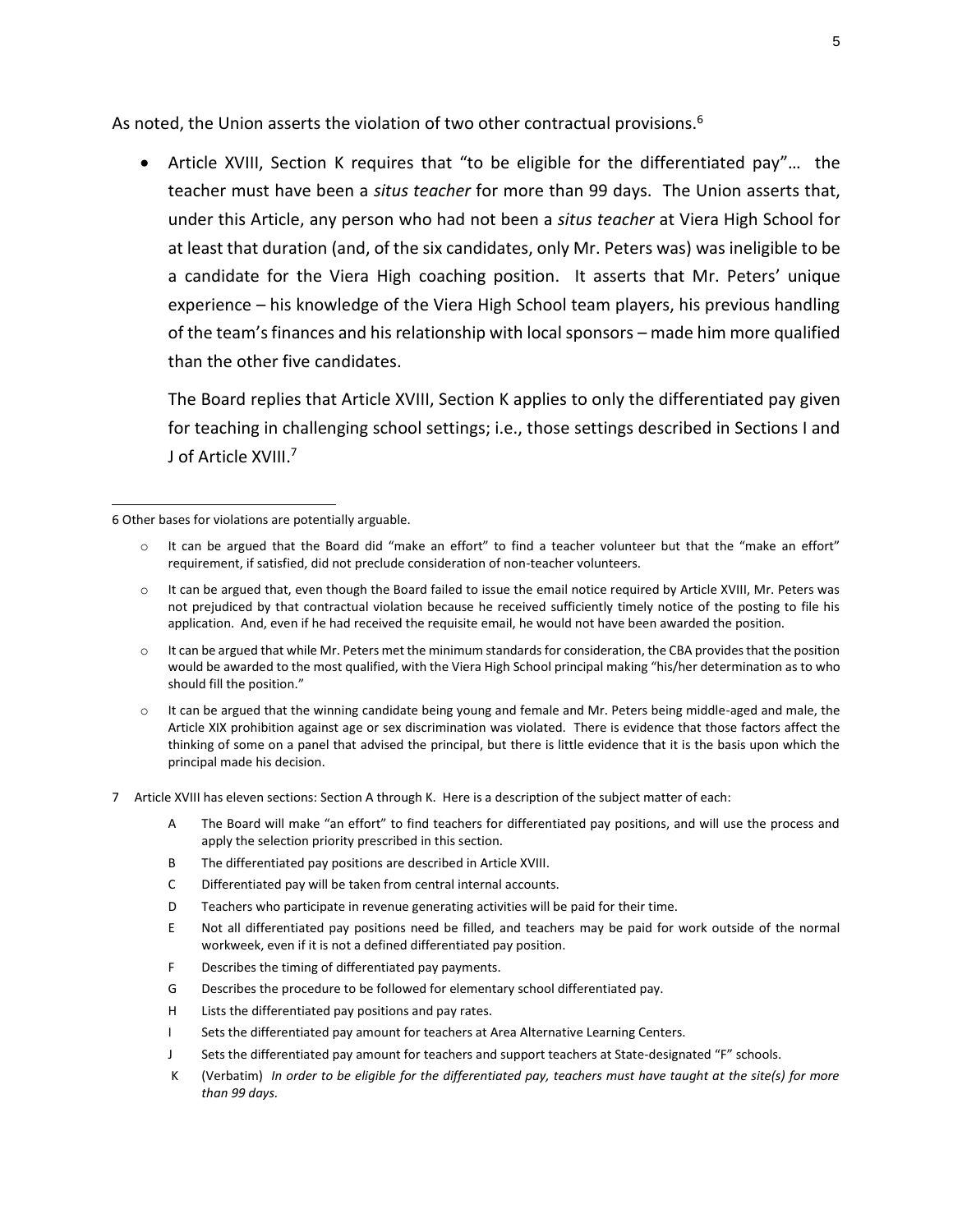The Arbitrator agrees with the Board for the following reasons:

Article XVIII, Section I prescribes the differentiated pay amount for teachers working at Area Alternative Learning Centers and Section J prescribes the amount for teachers and support teachers working at State-designated "F" schools. Neither the Area Alternative Learning Center nor the "F" school differential pay provisions (Sections I and J) set the minimum duration of work required to earn the differentiated pay. Certainly, a single day or single week would not suffice. The omission of minimum durations from Sections I and J is remedied by Section K (which immediately succeeds those two paragraphs). It states that "to be eligible for *the* differentiated pay"… the teacher must have been a *situs teacher* for more than 99 days. The use of the article "the" indicates that Section K is referring to a specific differentiated pay, and not to all differentiated pay positions, including coaching. *The* differentiated pay refers to solely the differentiated pay earned for working in an Area Alternative Learning Center or at an "F" school.

Second, if *situs teacher* status for at least 99 days were a prerequisite for team coaching positions, then the Article XVIII solution for choosing among equally qualified candidates would not favor the candidate from "the school with the vacant position" since, to have qualified for the coaching position, all candidates would already have had to have been from the school with the vacant coaching position.

 Mr. Peters is a 50-year-old male; Ms. Hudson is a 29-year-old female. CBA Article XIX prohibits discrimination on the bases of age or sex.<sup>8</sup> The Union cited various statements attributed to participants in the coach-selection decision-making process as evidencing such discrimination. In view of the remedy that will be prescribed below, the Arbitrator deems these charges to be moot.

l

<sup>8</sup> ARTICLE XIX - NONDISCRIMINATION

The Board agrees that it shall not illegally discriminate against any teacher with respect to wages, hours, or conditions of employment by reason of race, color, creed, national origin, sex, religion, or age….